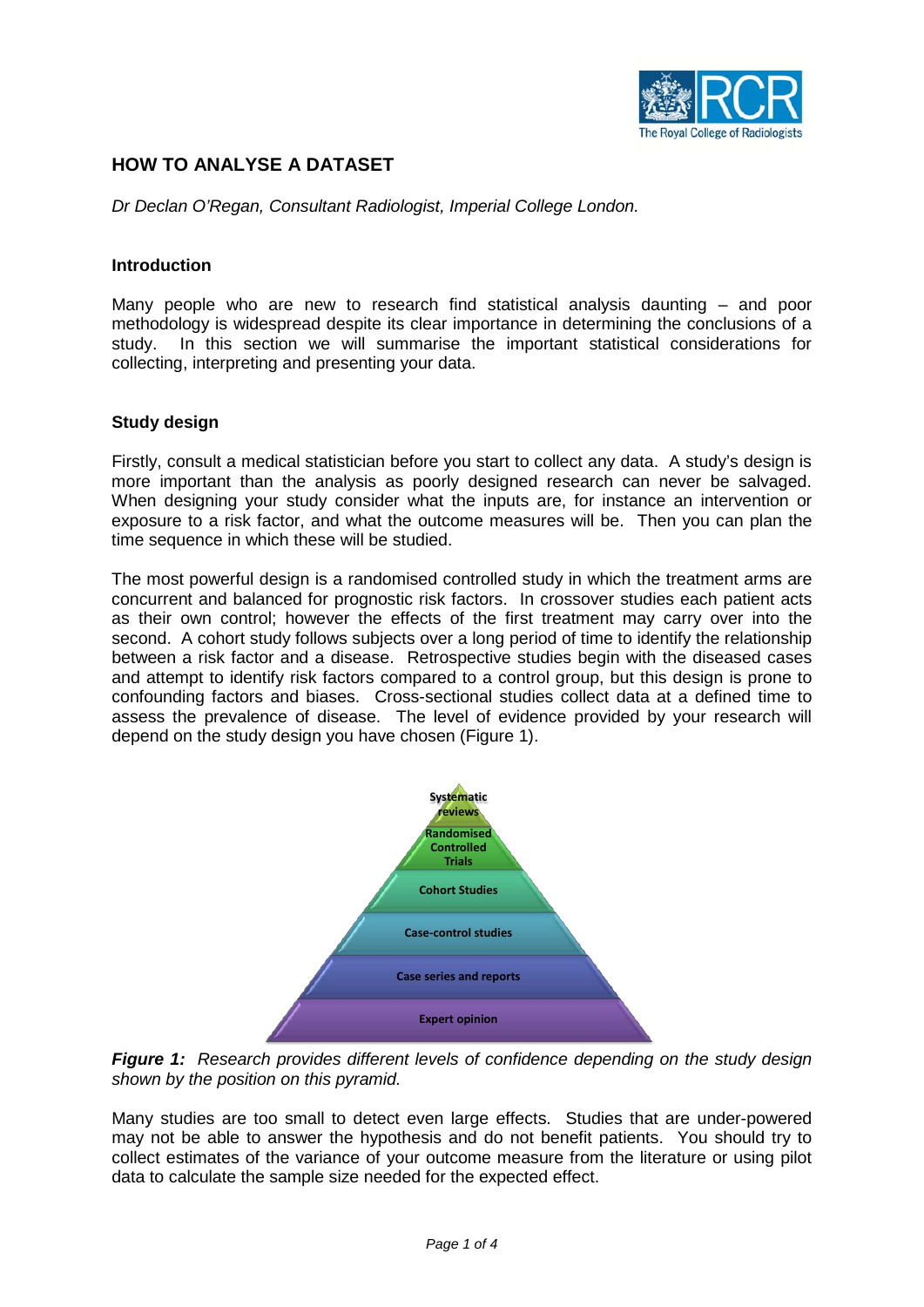At this stage, before any data has been collected, you should have defined your study design, planned the blinding and randomisation methods, performed a sample size calculation and understand what your main hypothesis and outcome variable are.

# **Analysing your data**

Read the journal's guidance for authors carefully, but do not rely on previously published analyses to justify your own. If your study is well-designed it should be already clear what the main hypothesis is. You should give concise details of your statistical methods and understand what assumptions are made. In choosing what sort of test to use consider the following questions:

### *What are the independent and dependent variables?*

The dependent variable is the phenomenon we want to explain or predict (outcome) and the independent variable represents the predictor or causal factor (input).

#### *What is the scale of measurement of the study variables?*

Categorical – mutually exclusive, but not ordered eg disease state. Ordinal – where the order matters but not the difference in value eg pain score. Interval – continuous data where there is a mathematical relationship between values eg Hounsfield units.

*How many samples/groups are in the design?* How many samples are being compared and are they paired or unpaired.

#### *Have I met the assumptions of the statistical test selected?*

If your data is categorical or ordinal then use non-parametric tests and if using continuous data which are normally distributed use parametric tests.

A summary of common statistical tests is shown in Table 1. This will help you to decide what the appropriate statistical test is depending on the type of data and the design of the study.

|                                                             | <b>Categorical</b>                       | <b>Ordinal</b>               | <b>Interval</b>                           |
|-------------------------------------------------------------|------------------------------------------|------------------------------|-------------------------------------------|
| <b>Agreement between</b><br><b>observers</b>                | Kappa                                    | <b>Weighted Kappa</b>        | Intraclass correlation                    |
| <b>Agreement between</b><br>techniques                      |                                          |                              | <b>Bland Altman plot</b>                  |
| <b>Association</b><br>between variables                     |                                          | Spearman rank<br>correlation | Linear regression<br>Pearson correlation  |
| "Before and after"<br>in same patients                      | <b>McNemar's Test</b>                    | Wilcoxon signed rank<br>test | Paired t-test                             |
| <b>Compare variables</b><br>in independent<br><b>groups</b> | Chi-squared test<br>Fischer's exact test | Mann Whitney U test          | <b>Unpaired t-test</b>                    |
| <b>Compare repeated</b><br>measures in the<br>same patients |                                          | Friedman test                | Repeated measures<br>analysis of variance |
| <b>Compare three or</b><br>more independent<br>groups       | Chi-squared test                         | <b>Kruskal-Wallis test</b>   | One way analysis of<br>variance           |

*Table 1: A summary of common statistical tests used in medical research*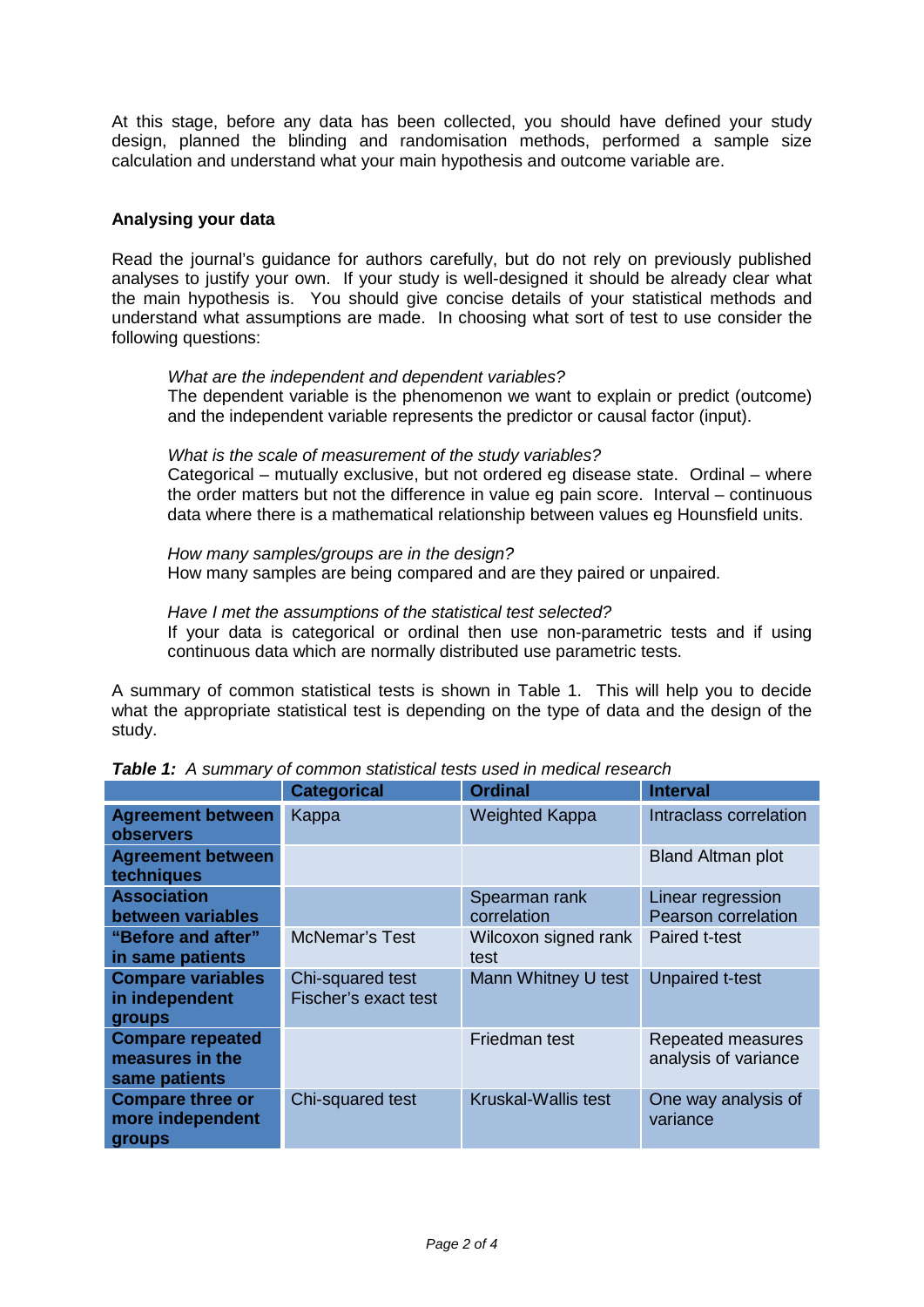### **Statistical tips**

Many people misunderstand what the P-value means. If the P value is 0.03, that means that there is a 3% chance of observing a difference as large as you observed even if the two population means are identical. Once you have set a threshold P value for statistical significance, every result is either statistically significant or is not statistically significant and so it is often more informative to report the "effect size" and "confidence intervals" for the difference in means. Never conclude that there is no difference or relationship because it is not significant. Quote all your P values in full to one significant figure, eg P=0.51, P=0.003 and avoid phrases like "failed to achieve statistical significance" or commenting on "trends".

You should consider if there are clustering effects in your data when more than one lesion per subject is measured. A generalised estimating equation, or similar approach, should be used to account for the correlations between outcomes.

If there is more than one outcome measure consider using the Bonferroni method to correct for the number of tests being performed. If there is more than one independent variable a multiple regression analysis can be used. Serial measurements can be compared using a summary statistic such as area under the curve, or a method such as repeated measures analysis of variance (Anova).

Correlation is not the same as linear regression, but the two are related. Linear regression finds the line that best predicts Y from X, whereas correlation quantifies how well X and Y vary together. Also, correlation and accuracy are not synonymous. Even if a new test is highly correlated with the old one they may not be the same. A Bland-Altman plot will reveal how far apart two sets of measurements are from the mean of those measurements (Figure 2).

Avoid using bar charts with error bars. A scatter plot or a box-and-whisker plot is more informative and easier to understand (Figure 3).

Journals often require authors to comply with the STARD guidelines when evaluating diagnostic accuracy and so these should be reviewed before the study is designed.



*Figure 2. Two tests may be highly correlated (left), but show a bias that varies with* **<b>***Figure 2. Two tests may be highly correlated (left), but show a bias that varies with magnitude (right)*